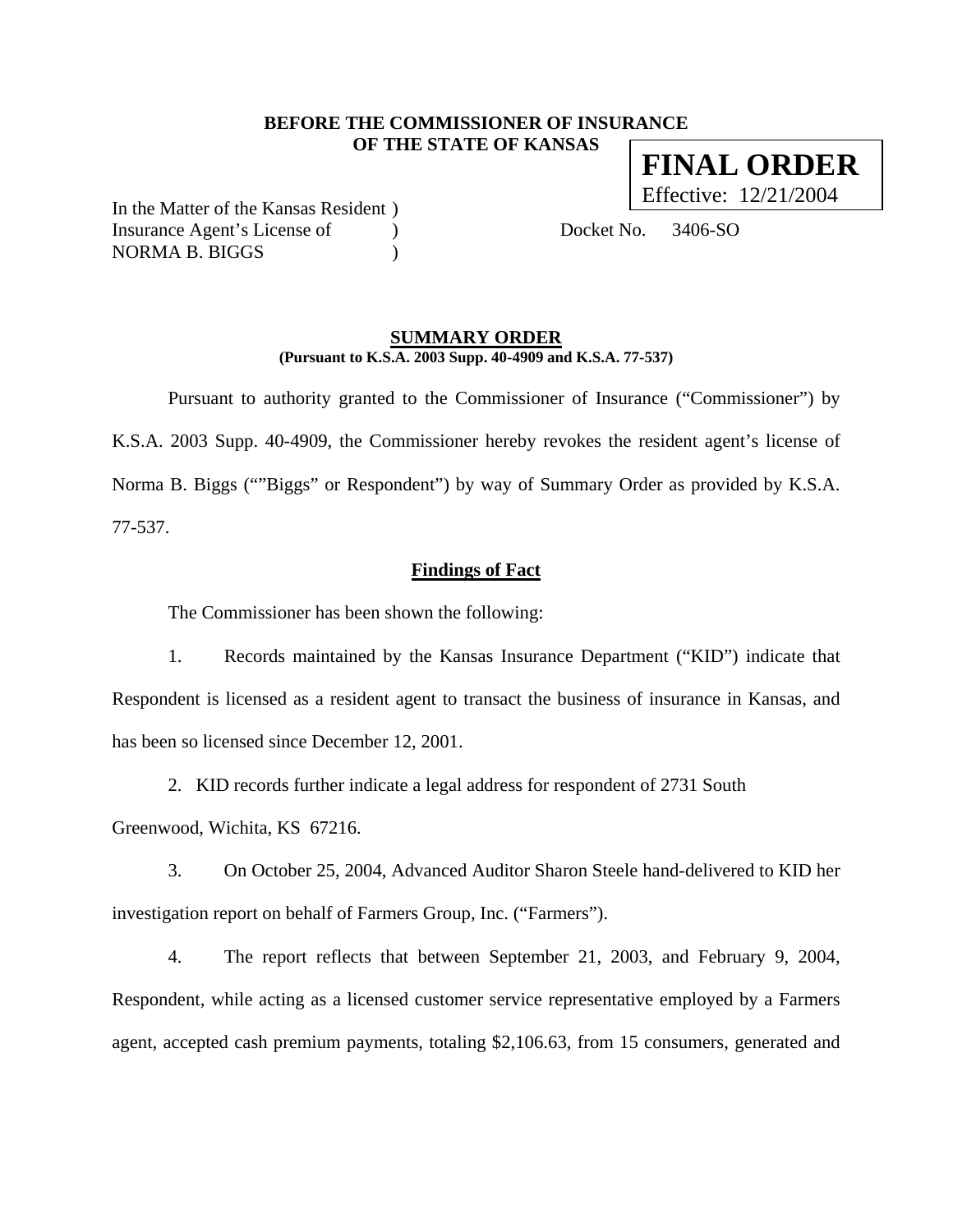signed manual receipts, and failed to deposit the payments or apply them to the consumers' policies, causing the consumers to receive notices of cancellation.

5. The report also reflects that Respondent had sole custody, care, and control of premium collections.

6. According to the report, Respondent admitted that she knew money was missing but did not know how much or where it was, and she agreed to provide a written statement, including a statement of intent to repay the missing money, but failed to do so.

7. By letter dated October 26, 2004, KID inquired about the allegations and demanded a response by November 9, 2004.

8. To date, Respondent has not replied to KID's inquiry.

## **Applicable Law**

9. K.S.A. 2003 Supp. 40-4909(a) provides, in relevant part:

"The commissioner may deny, suspend, revoke or refuse renewal of any license issued under this act if the commissioner finds that the applicant or license holder has:  $\ldots$  (2) Violated (A) Any provision of chapter 40 of the Kansas Statutes Annotated, and amendments thereto, or any rule and regulation promulgated thereunder; . . . (4) Improperly withheld, misappropriated or converted any moneys or properties received in the course of doing insurance business . . . (8) Used any fraudulent, coercive, or dishonest practice, or demonstrated any incompetence, untrustworthiness, or financial irresponsibility in the conduct of business in this state or elsewhere . . .." K.S.A. 2003 Supp. 40- 4909(a).

10. The Commissioner may revoke any license issued under the Insurance Agents

Licensing Act if the Commissioner finds that the interests of the insurer or the insurable interests

of the public are not properly served under such license. K.S.A. 2003 Supp. 40-4909(b).

## **Conclusions of Law**

11. The Commissioner has jurisdiction over Respondent as well as the subject matter

of this proceeding, and such proceeding is held in the public interest.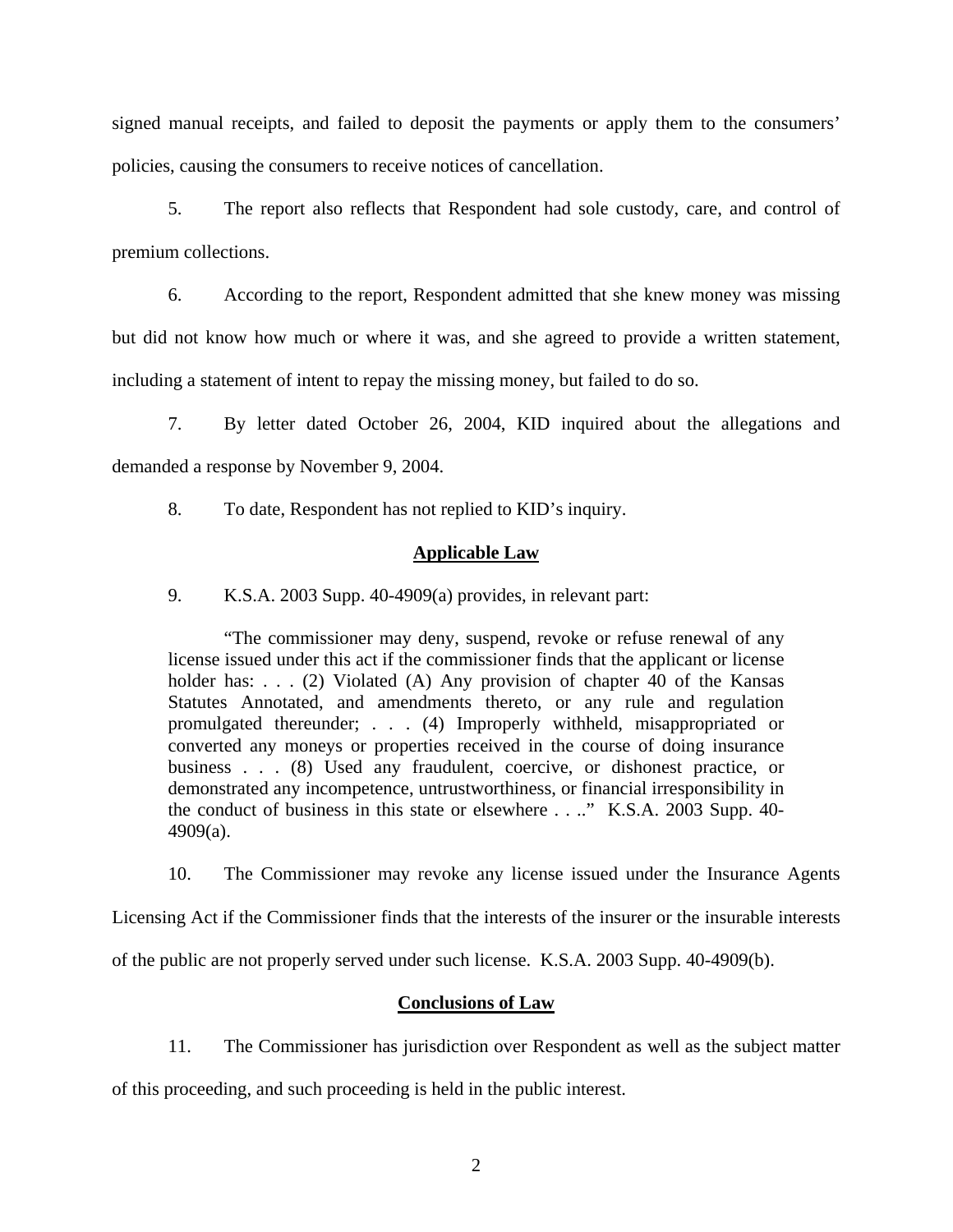12. The Commissioner finds, based on the facts contained in paragraphs 3 through 6 above that Respondent has improperly withheld, misappropriated or converted moneys received in the course of doing insurance business.

13. The Commissioner further finds that Respondent's intent is not a critical fact because she has, at a minimum, demonstrated incompetence, untrustworthiness, or financial irresponsibility in the conduct of business.

14. The Commissioner concludes that sufficient grounds exist for the revocation of Respondent's insurance agent's license pursuant to K.S.A. 2003 Supp. 40-4909(a)(4) and (a)(8).

15. The Commissioner also concludes that Respondent's license may be revoked or suspended pursuant to K.S.A. 2003 Supp. 40-4909(b) for the protection of the interests of the insurer and the insurable interests of the public.

16. Based on the facts and circumstances set forth herein, it appears that the use of summary proceedings in this matter is appropriate, in accordance with the provisions set forth in K.S.A. 77-537(a), in that the use of summary proceedings does not violate any provision of the law and the protection of the public interest does not require the KID to give notice and opportunity to participate to persons other than Norma B. Biggs.

**IT IS THEREFORE ORDERED BY THE COMMISSIONER OF INSURANCE THAT the Kansas resident insurance agent's license of Norma B. Biggs is hereby REVOKED**. It is further ordered that Norma B. Biggs shall **CEASE AND DESIST** from the sale, solicitation, or negotiation of insurance and/or receiving compensation deriving from the sale, solicitation, or negotiation of insurance conducted after the effective date of this order.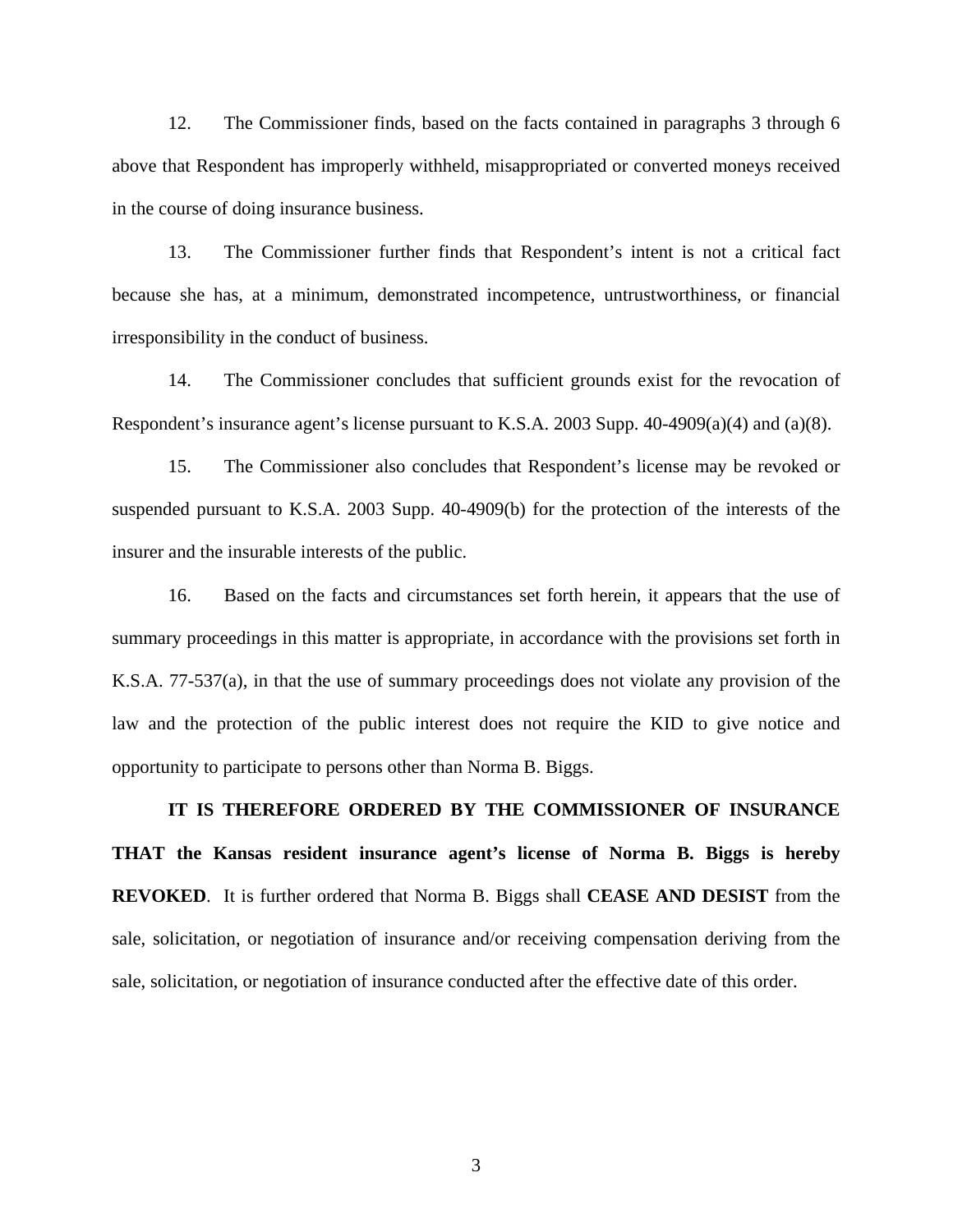# **IT IS SO ORDERED THIS \_3rd\_ DAY OF DECEMBER 2004, IN THE CITY OF**

# **TOPEKA, COUNTY OF SHAWNEE, STATE OF KANSAS.**



| $\angle$ s/ Sandy Praeger        |  |
|----------------------------------|--|
| <b>Sandy Praeger</b>             |  |
| <b>Commissioner of Insurance</b> |  |
| BY:                              |  |

 \_/s/ John W. Campbell\_\_\_\_\_\_\_\_\_\_\_\_\_\_\_\_\_ John W. Campbell General Counsel

NOTICE: The person designated pursuant to K.S.A. 77-613(e) to receive service of a petition for judicial review on behalf of the KID is John W. Campbell, General Counsel, Kansas Insurance Department,  $420$  S.W.  $9^{th}$  St., Topeka, KS 66612.

### **Certificate of Service**

 The undersigned hereby certifies that she served a true and correct copy of the above and foregoing **Notice** and **Summary Order** on this \_3rd\_ day of December 2004, by causing the same to be deposited in the United States Mail, first class postage prepaid, addressed to the following:

 $\overline{\phantom{a}}$  , which is a set of the set of the set of the set of the set of the set of the set of the set of the set of the set of the set of the set of the set of the set of the set of the set of the set of the set of th

 Norma B. Biggs 2731 South Greenwood Wichita, KS 67216

Brenda J. Clary